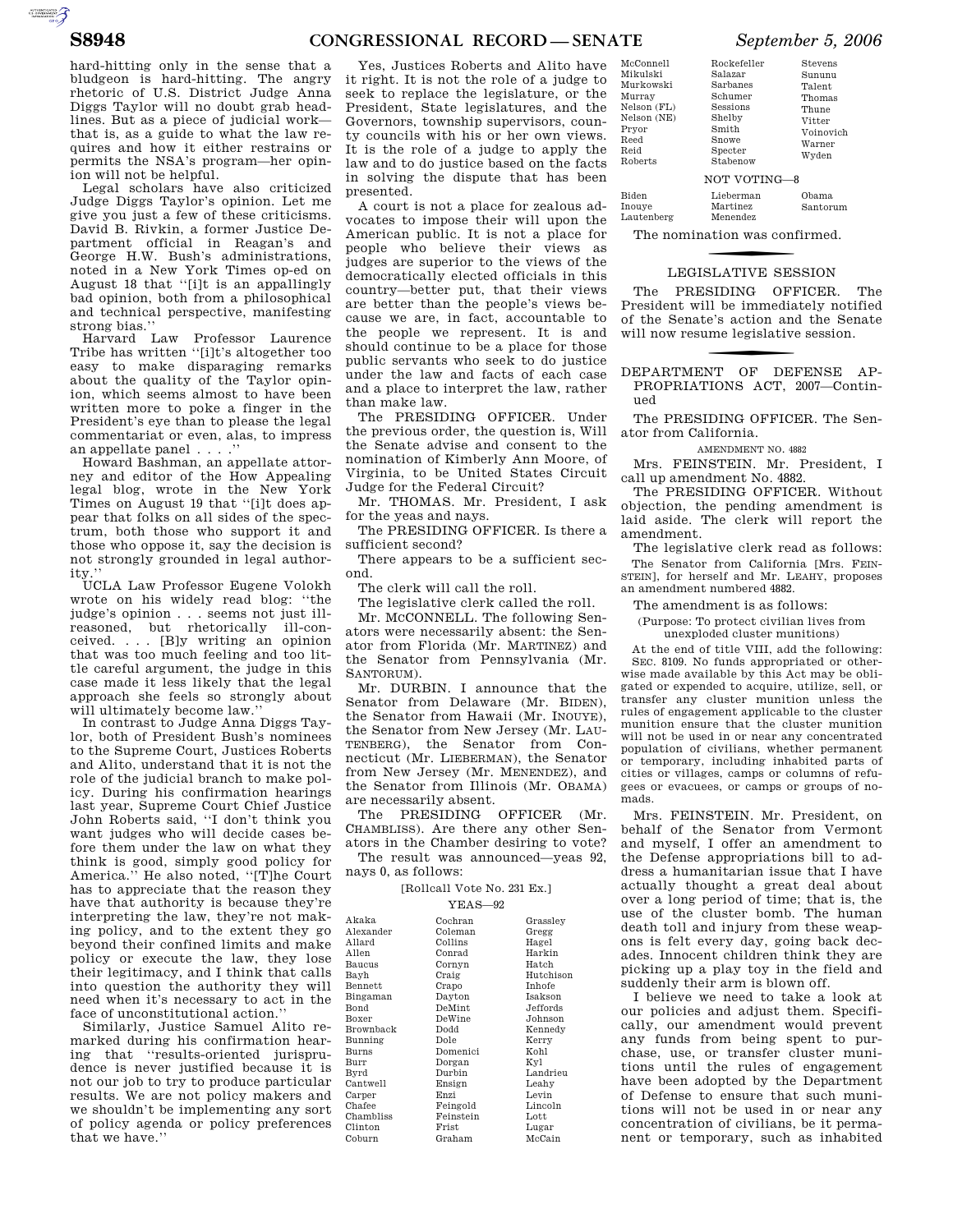parts of cities or villages or in camps or columns of refugees or evacuees.

Every year, hundreds of civilians are killed and many more are injured due to unexploded cluster bombs. From the fields of Vietnam, Laos, and Cambodia, through the streets of Kosovo and Iraq, to the arid hills of Afghanistan and the playgrounds of Lebanon, these lethal relics of war continue to cripple life, hope, and peace.

Cluster munitions are large bombs, rockets, or artillery shells that contain up to hundreds of small submunitions or individual bomblets. They are intended for attacking enemy troop formations and armor, covering approximately a .6-mile radius. In other words, their swath is over one-half mile. Yet in practice they pose a real threat to the safety of civilians when used in populated areas because they leave hundreds of unexploded bombs over a very large area and they are often inaccurate. They end up in streets and cities where men and women go to work and do their shopping. They end up in groves of trees and fields where children play. They end up in homes where families live. And in some cases, up to 40 percent of cluster bombs fail to explode, posing a particular danger to civilians long after the conflict has ended.

This is particularly and sadly true of children because bomblets are no bigger than a D battery and in some cases resemble a tennis ball. Children outside with their friends and relatives come across these cluster bombs. They pick them up out of curiosity because they look like balls and they start playing with them and a terrible result follows.

On March 25, 2003, Abdallah Yaqoob, whose picture is behind me, was sleeping on his bed in his family's home in Basra, Iraq, when he was hit with shrapnel from a cluster munitions strike in his neighborhood. He lost his arm, and his abdomen was severely injured. Abdallah was hit by a British L20A1/M85 munition.

Falah Hassan, 13, was injured by an unexploded ground-launched submunition in Iraq on March 26, 2003. The explosion severed his right hand and spread shrapnel through his body. He lost his left index finger and soft tissue in his lower limbs.

This is a photo of an unexploded M42 cluster submunition found on a barbedwire fence in southern Lebanon in August 2006. You can see the size of the bomblet. Right next to it is a small pinecone. So this is a small munition hanging on a piece of barbed wire.

These unexploded cluster bombs become, in essence, landmines. Instead of targeting troop formations and enemy armor, unexploded bomblets target innocent civilians, seriously maiming or killing their victims. This runs counter to our values, and I believe it also runs counter to the laws of war.

Make no mistake, the impact of unexploded cluster bombs on civilian populations has been devastating. This

first came to my attention in Laos, many years ago. In Laos today, there are between 9 and 27 million unexploded cluster bombs, leftovers from our bombing campaigns in the 1960s and 1970s. Approximately 11,000 people, 30 percent of them children, have been killed or injured since the war ended.

In the first gulf war, 61,000 cluster bombs were used, containing 20 million bomblets. Since 1991, unexploded bomblets have killed 1,600 innocent men, women, and children and injured more than 2,500.

In Afghanistan in 2001, over 1,228 cluster bombs with almost a quarter of a million bomblets were used. Between October 2001 and November 2002, that year, 127 civilians were killed, 70 percent of them under the age of 18.

In Iraq in 2003, 13,000 cluster bombs with 2 million bomblets were used. Combining the first and second gulf war, the total number of unexploded bomblets in the region today is 1.2 million. How many people will die? Already, an estimated 1,220 Kuwaitis and 400 Iraqi civilians have been killed since 1991 because they innocently picked up one of these bomblets.

What gives rise in part to my amendment are recent developments in Lebanon over alleged use of cluster bombs. Throughout southern Lebanon, more than 405 cluster bomb sites containing approximately 100,000 unexploded bomblets have been discovered. Each site covers a radius of 220 yards. As Lebanese children and families return to their homes and begin to rebuild, they will be exposed to the danger of these unexploded bomblets lying in the rubble. Thirteen people, including three young children, have been killed so far, and 48 injured. One United Nations official estimates that the rate of unexploded bomblets is 40 percent. So far, more than 2,000 unexploded bomblets have been destroyed, but it will take 12 to 15 months to complete the effort.

Let me say that I join the United Nations Humanitarian Coordinator for Lebanon, David Shearer, in calling on Israel to provide information on where the cluster bombs were used. Such information is vital to speed up the cleanup process and save lives.

We have called the State Department. We have asked for information about the conditions for the sale of cluster munitions to Israel, and we have not been able to get that information. It seems to me that information should be readily available and transparent, particularly to the U.S. Senate and the House of Representatives.

The State Department is currently looking into charges that the cluster bombs found in south Lebanon were American made—I do not know that they were—and that they were used in violation of agreements between the United States and Israel. I do not know that they were, but I think we should know, and I think we should not cloak ourselves with ignorance. I am hopeful

that this inquiry will be completed as soon as possible and the findings reported to the Congress. If there are violations, there should be consequences.

Looking at these figures, it is clear that several countries are awash with unexploded bomblets—Laos, 7 to 27 million; Iraq, 1.2 million; and then Lebanon, 100,000.

Some say: Why should we be doing this? I have always believed that this country stands for justice, it stands for right, and it has a moral compass. I believe the use of these weapons in civilian areas should be stopped.

I also know that there is a dud rate in other words, a rate at which point these bomblets do not explode. I ask this question: How are we supposed to win the hearts and minds of civilians in those countries where we leave behind such deadly weapons that indiscriminately kill young children? How are we supposed to speed up reconstruction efforts—building homes, schools, hospitals, clinics, ensuring electricity and water supplies—when populated areas are littered with these bombs? They remind innocent civilians that it was America that launched these weapons in populated areas; that it was America that failed to take the necessary steps to protect them from unexploded bombs by demanding a low failure rate; and it was America that failed to remove, expeditiously, unexploded bombs.

put, unexploded cluster bombs fuel anger and resentment and make security stabilization and reconstruction efforts that much harder.

It is not just a humanitarian problem, it is also a military problem.

By showering targets with cluster bombs, we ensure that our own personnel will face thousands of unexploded bombs as they move forward. This forces them to change course. It slows the mission.

During the Iraq war, U.S. troops fired 6 rockets containing 4,000 bomblets to eliminate 1 artillery piece in a civilian neighborhood. With a 16-percent failure rate, approximately 640 unexploded bomblets were left behind. That is 1 artillery piece—6 rockets, 4,000 bomblets, and today 640 unexploded bomblets on the streets.

As an August 2003 Wall Street Journal article noted, ''Unexploded bomblets render significant swaths of battlefield off-limits to advancing U.S. troops.''

In fact, during the first gulf war, unexploded cluster munitions killed 22 of our own military. That was 6 percent of the total U.S. fatalities, and it injured 58. Former Secretary of Defense Bill Cohen recognized the threat cluster bombs pose to civilians as well as our troops. He issued a memorandum which became known as the Cohen policy.

It stated that beginning in fiscal year 2005, all new cluster bomblets would have a failure rate of less than 1 percent.

This was an important step forward, but we must remember that we still